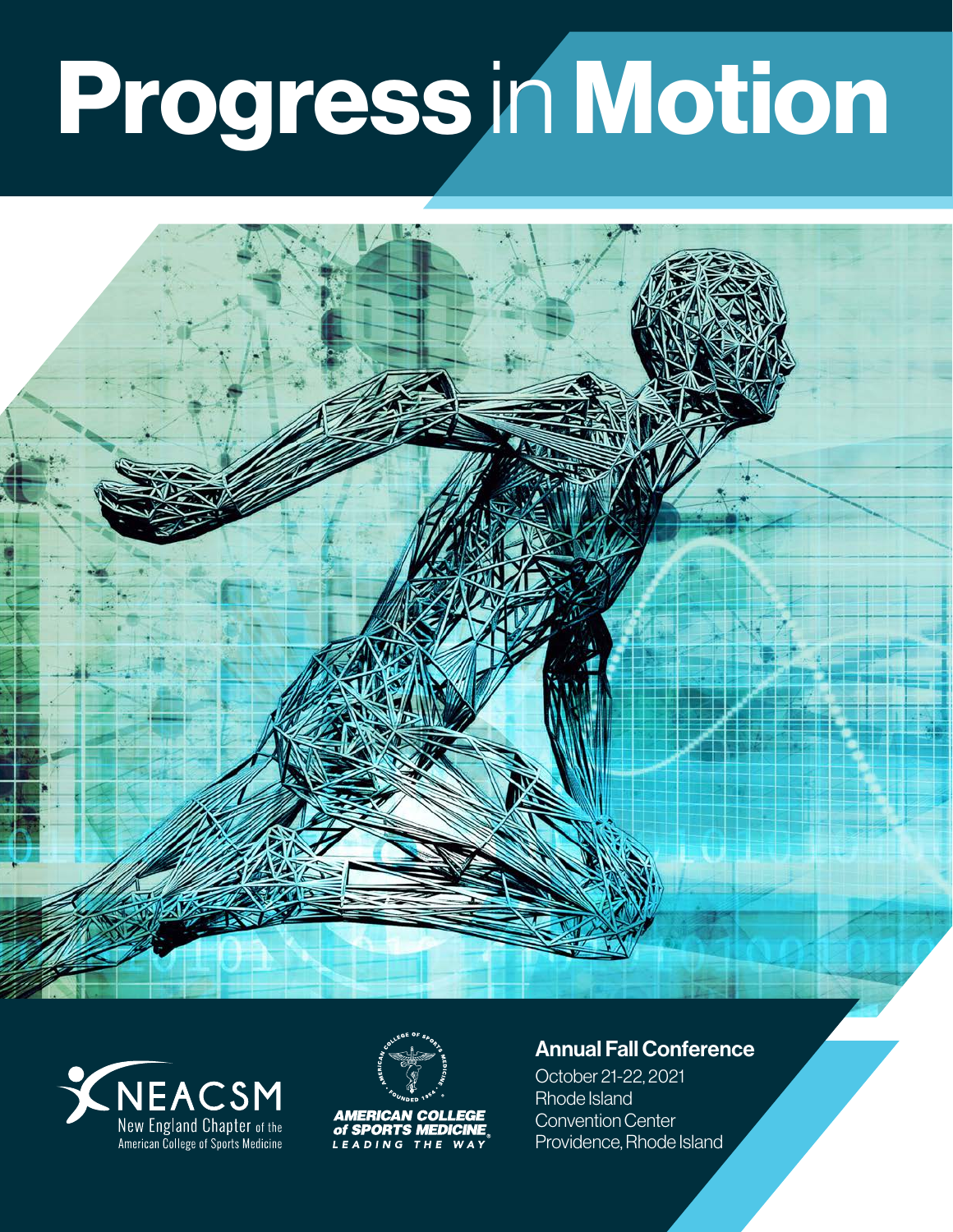## **Welcome Target Audiences**<br>
Welcome Target Audiences<br>
Students research clinics



#### Welcome

Recent months have presented the world with unrelentless challenges and devastation, and the importance of scientific advancement has never been more apparent. We will return to in-person programming for the 2021 NEACSM Fall Conference that will highlight impressive advancements in our respective fields to leave us informed, intrigued and inspired. Accordingly, the Executive Committee, Program Planning Committee and I present this overview of the conference, titled "Progress in Motion."

Our two keynote lectures will bring particular attention to the complex issues and advancements in exercise, sport and health

science. The Knuttgen Keynote lecture will feature Dr. Erica Perrier, Medical Innovation Lead at Perifit in France, who will dive into the challenging and fascinating facets of linking behaviors to health outcomes. The **Clarkson Keynote lecture** will be delivered by Dr. Monica Hubal, associate professor at Indiana University-Purdue University Indianapolis and former student of the late Dr. Priscilla Clarkson. Dr. Hubal will illustrate how non-reductionist (systems) biology defines the effects of exercise, providing us with a holistic view of exercise and health connections.

Dr. Dain LaRoche, professor and chair at the University of New Hampshire, will deliver the Past President's lecture on robots as caregivers. With expertise in developing technology for tracking physical activity and movement quality, exercise program delivery and independent living assistance, Dr. LaRoche will turn our attention to new options pertinent to exercise and health science.

Our invited and featured lecturers are also bound to capture your attention. You can view the impressive lineup of speakers and corresponding presentation titles in the following pages. Our **Physician track** will be filled with critical and novel topics in athletic care and clinical medicine, and we will offer presentations geared toward student and professional member development.

We are also thrilled to reinstate the annual **Ronai Academic College Bowl**, where students represent their respective institutions in a quiz-based competition that tests their knowledge of exercise science and sports medicine. This event will occur on Thursday evening following the **President's Reception** and announcement of **student scholarships** and research awards.

Please note that chapter leadership will consistently monitor local and national pandemic guidelines. Updated safety protocols will be available for review on our website closer to the conference date.

Whether you are a student or professional member, we hope the fall meeting provides an engaging program that will contribute to your continued learning, professional development and scientific intrigue. We look forward to seeing you in Providence this October!

*Colleen Muñoz, Ph.D. President-Elect and Program Chair Associate Professor of Health Sciences University of Hartford #NEACSM21*

- Exercise Science Professionals and Students: research, clinical and academic
- Applied Professionals and Students: strength and conditioning coaches, health fitness professionals, personal trainers and nutrition specialists
- Sports Medicine Professionals and Students: physicians, physical therapists, athletic trainers, and allied health professionals

#### Learning Objectives

At the conclusion of the meeting, participants should be able to:

- Appreciate and connect the use of systems biology (i.e., metabolomics, epigenetics, etc.) and novel strategies in, and prominent barriers to, our understanding of exercise, diet and health.
- Discover, compare and contrast the use of state-of-the-art technology in intervention delivery and the study of exercise, sport and health science.
- Recognize the barriers and strategies in creating a more diverse exercise and sports medicine workforce and leadership.
- Describe and incorporate the tools and practices relevant to health promotion and clinical management in a diverse population.

#### **Accreditation** Continuing Education Credits

NEACSM is an approved provider for the American College of Sports Medicine. 13.5 hours of CEUs/CECs will be awarded.

#### Student Development

- Free Communications Presentations (Thursday only)
- Oral Posters (Friday only)
- Posters (Thursday and Friday)

#### Professional Development

Special Interest Groups (Thursday, 4:35 p.m. – 5:05 p.m.)

- Biomechanics (Room 551)
- Psychobiology and Behavior (Room 552)
- Strength and Conditioning (Room 553)
- Physiological/Biological Mechanisms (Rotunda)

#### Student Event: Ronai Academic College Bowl

Students test their exercise science and sports medicine knowledge in the annual Ronai Academic College Bowl on Thursday, October 21, following the President's Reception. Team registration and fee required.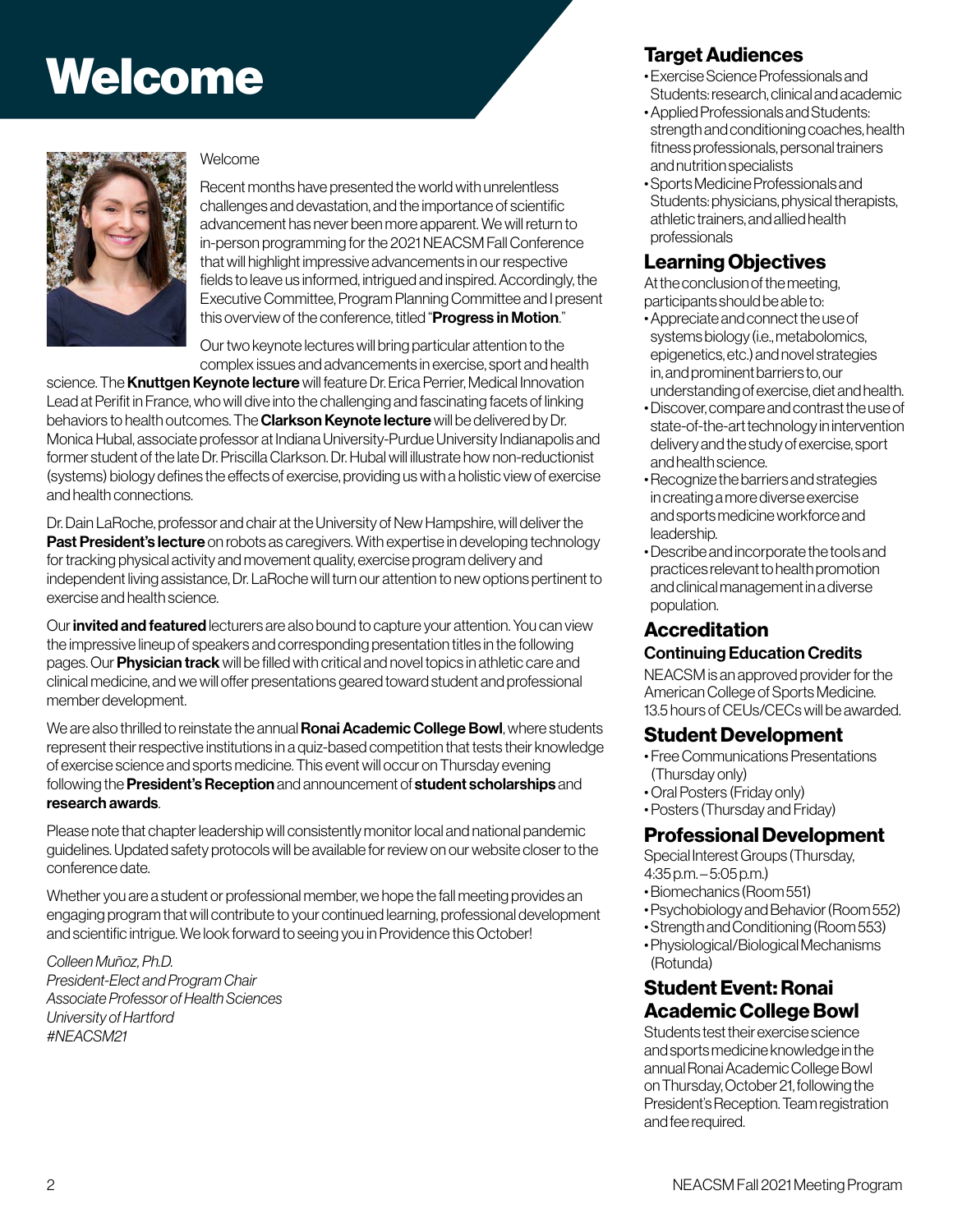## **Invited Speakers**



## Knuttgen Keynote Lecture

Thursday, October 21 Unseen, Unspoken, Unheard: Linking Invisible Behaviors and Health Outcomes *Erica Perrier, Ph.D. Perifit*



#### Clarkson Keynote Lecture Friday, October 22 Defining Exercise Effects via Systems **Biology** *Monica Hubal, Ph.D., FACSM Indiana University-Purdue University Indianapolis*



#### Invited Lecture Thursday, October 22 Breaking Barriers, Melting Silos and Discovering Pathways *NiCole Keith, Ph.D., FACSM Indiana University-Purdue University Indianapolis*



#### Invited Lecture Thursday, October 21 Microbiota and Inflammation: A Story of Sex, Exercise and Diet *Sara Campbell, Ph.D., FACSM Rutgers University*



Invited Lecture Thursday, October 21 Artificial Intelligence Meets Sport & Exercise Science: A Complex Systems Approach *Michael Bergeron, Ph.D., FACSM Women's Tennis Association*



Invited Lecture Thursday, October 21 Exploration of the Exercise Metabolome in Health and Disease *Gregory Lewis, M.D. Massachusetts General Hospital*





#### Invited Lecture Friday, October 22 Move People with Stories: Exploring the Health Potential of Narratives *Amy Lu, Ph.D.*

#### Past-President's Lecture Friday, October 22 Robots as Caregivers: Machine Learning Meets Therapeutic Service Delivery

*Northeastern University*



Featured Lecture Thursday, October 21 10 Action Items to Combat Racial Bias in **Medicine** *Paul G. Mathew, M.D. Brigham and Women's Hospital*



#### Featured Lecture Friday, October 22 Is a Career in the Fitness Industry Right for Y<sub>OU?</sub> *Francis Neric, M.S., MBA American College of Sports Medicine*



#### Featured Lecture Friday, October 22

Aches, Age and Influenza: A Pathway to Muscle Loss and Disability *Jenna Bartley, Ph.D., and Andreia Cadar, B.S. University of Connecticut Health*

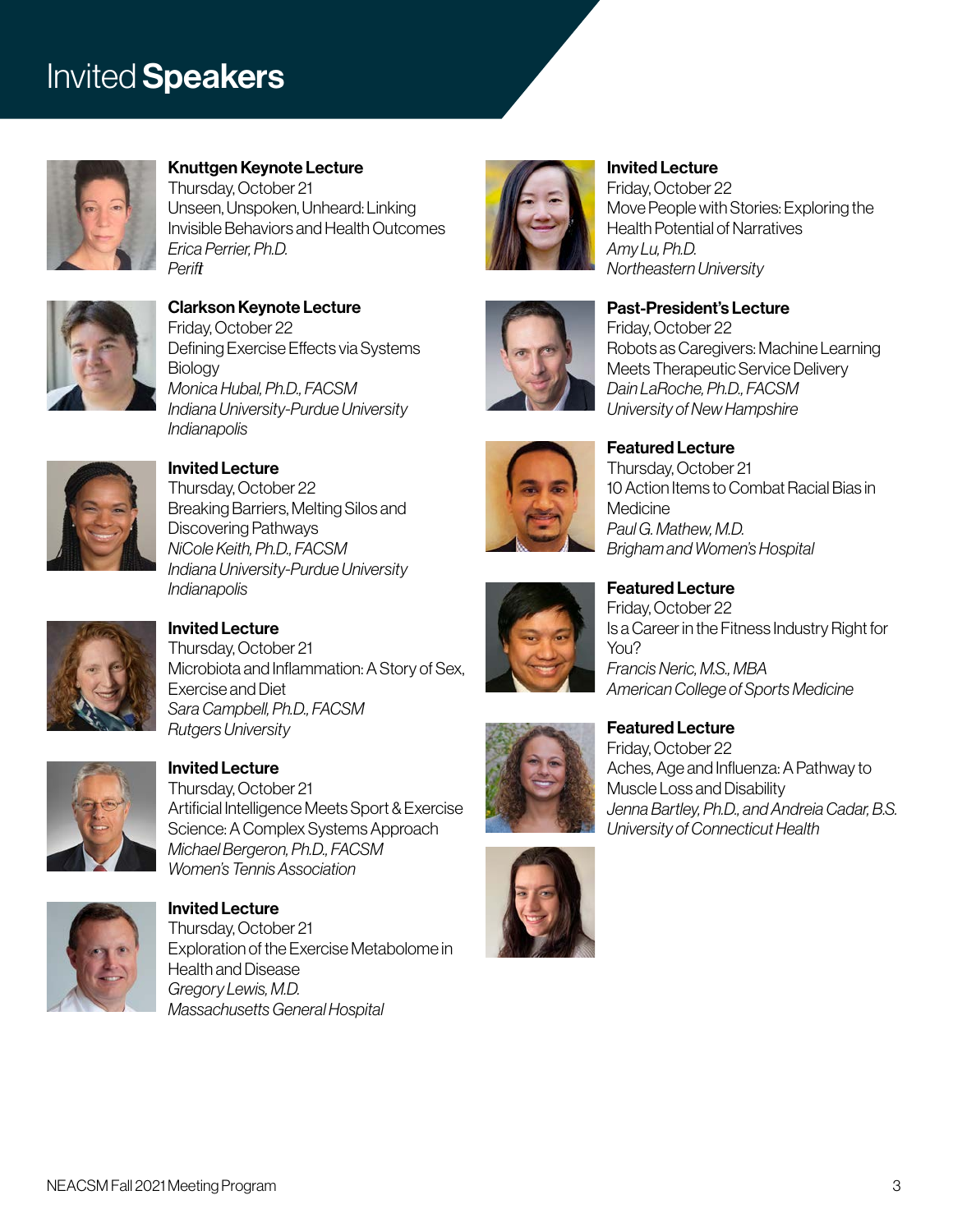## Program Thursday October 21

| <b>Time</b>                                                 | <b>Room 550</b><br>$(110 \text{ seats})$                                                                                                                                                                                                        | <b>Room 551</b><br>$(192$ seats)                                                                                                                                                                                               | <b>Room 552</b><br>$(198$ seats)                                                                                                                                                          | <b>Room 553</b><br>$(160$ seats)                                                                                                                                                                            | <b>Ballroom D</b><br>$(414$ seats)                                                                                                                                                                                                    | <b>Rotunda</b><br>$(212$ seats)                                                                                                                                |  |
|-------------------------------------------------------------|-------------------------------------------------------------------------------------------------------------------------------------------------------------------------------------------------------------------------------------------------|--------------------------------------------------------------------------------------------------------------------------------------------------------------------------------------------------------------------------------|-------------------------------------------------------------------------------------------------------------------------------------------------------------------------------------------|-------------------------------------------------------------------------------------------------------------------------------------------------------------------------------------------------------------|---------------------------------------------------------------------------------------------------------------------------------------------------------------------------------------------------------------------------------------|----------------------------------------------------------------------------------------------------------------------------------------------------------------|--|
| 8:00-8:30 AM                                                | NEACSM Registration Booth Opens                                                                                                                                                                                                                 |                                                                                                                                                                                                                                |                                                                                                                                                                                           |                                                                                                                                                                                                             |                                                                                                                                                                                                                                       |                                                                                                                                                                |  |
| 8:30-9:30 AM                                                | <b>Tutorial Lectures: Are</b><br>We Still Overdrinking<br>during Exercise?<br>Suzanne Young, Ph.D.;<br>Cannabidiol (CBD),<br>Worth the Hype?<br>David Ferrer, Ph.D.                                                                             | Mini-Symposia:<br>Gait as a Biomarker<br>of Brain Health:<br>Assessing Motor<br>Impairments in MCI&<br>Dementia<br>Christie Ward-Ritacco,<br>Ph.D., ACSM-EP.<br>FACSM; Susan<br>D'Andrea, Ph.D.; and<br>Tabatha Hartshom, M.S. | Physician's Track:<br>Tendinopathy in<br>Runners: Cutting<br><b>Edge Treatments</b><br>and Evidence-Driven<br>Rehab<br>Adam Tenforde, MD<br>David Nolan, DPT                              | <b>Tutorial Lecture:</b><br><b>Special Considerations</b><br>in Youth Sports: A<br>Medical Perspective<br>Peter Morano, Ph.D.,<br><b>ATC</b>                                                                | Tutorial Lecture:<br>Overweight and<br>Obesity: Addressing<br>the Epidemic of<br>Misconceptions and<br>Misapplications<br>Wayne Westcott, Ph.D.                                                                                       | Invited Lecture:<br>Breaking Barriers,<br><b>Melting Silos</b><br>and Discovering<br>Pathways<br>NiCole Keith, Ph.D.,<br><b>FACSM</b>                          |  |
| 9:40-10:40 AM                                               | Free Comm Pres                                                                                                                                                                                                                                  | <b>Masters Pres</b>                                                                                                                                                                                                            | Physician's Track:<br>Interesting Fellowship<br><b>Case Presentations</b>                                                                                                                 | <b>Bachelor Pres</b>                                                                                                                                                                                        | Free Comm Pres                                                                                                                                                                                                                        | Doctoral Pres                                                                                                                                                  |  |
| 10:50-12:00 PM                                              | Ballroom A. Knuttgen Keynote Lecture - Unseen, Unspoken, Unheard: Linking Invisible Behaviors and Health Outcomes<br>Erica Perrier, Ph.D.                                                                                                       |                                                                                                                                                                                                                                |                                                                                                                                                                                           |                                                                                                                                                                                                             |                                                                                                                                                                                                                                       |                                                                                                                                                                |  |
| 12:00-1:05 PM                                               | Lunch/Exhibitors/Free Communication Posters (1:00-4:00 PM)                                                                                                                                                                                      |                                                                                                                                                                                                                                |                                                                                                                                                                                           |                                                                                                                                                                                                             |                                                                                                                                                                                                                                       |                                                                                                                                                                |  |
| 1:10-2:10 PM                                                | Colloquia: Critical<br>Updates for the<br>Exercise Professional:<br>Updates to Academic<br>Accreditation, Eligibility<br>Requirements and<br>Legislation<br>Christie Ward-Ritacco.<br>Ph.D., ACSM-EP,<br>FACSM, and Francis<br>Neric, M.S., MBA | Clinical Workshop:<br>WorkFit Ergonomics:<br>How to Be Fit If You<br>Must Sit<br>Peter Ronai, M.S.,<br>ACSM-CEP, CSCS-D,<br><b>FACSM</b>                                                                                       | Physician's Track:<br>Orthobiologics in<br>Athletes<br>Joanne Borg-Stein, MD<br>Pierre d'Hemecourt.<br>MD                                                                                 | Featured Lecture:<br>10 Action Items to<br>Combat Racial Bias in<br>Medicine<br>Paul G. Mathew, M.D.                                                                                                        | Mini-Symposia:<br>Impact of Low<br>Energy Availability on<br>Regulation of Skeletal<br>Muscle Mass<br>Lee Margolis, Ph.D.;<br>Jessica Gwin, Ph.D.;<br>and Emily Howard,<br>Ph.D.                                                      | Invited Lecture:<br>Microbiota and<br>Inflammation: A Story<br>of Sex, Exercise, and<br>Diet<br>Sara Campbell, PhD,<br><b>FACSM</b>                            |  |
| 2:20-3:20 PM                                                | <b>Tutorial Lecture:</b><br>Role of the Exercise<br>Physiologist in Bariatric<br>Surgery<br><b>Matthew Stults-</b><br>Kolehmainen. Ph.D<br>ACSM-EP, FACSM, and<br>Garrett Ash, Ph.D.                                                            | <b>Biomechanics Interest</b><br>Group Symposium:<br>1) Wearable Sensors in<br><b>Biomechanics</b><br>Matt Moran, Ph.D.<br>2) Exoskeletons for<br>Improving Human<br>Performance<br>Pei-Chun Kao, Ph.D.<br>3) Design and Use of | Physician's Track<br>Invited: Navigating<br>the Pandemic in the<br>NBA: The Bubble and<br>Bevond<br>The NBA and Youth<br>Sport: Combining<br>Research and<br>Outreach<br>John DiFiori, MD | Colloquia:<br>Volunteerism with<br>ACSM: SHI-Women<br>Program, Committee<br>Work and Fellowship<br>Marisa Hastie, Ed.D.,<br>ACSM-EP, FACSM,<br>and Paul Gallo, Ed.D.,<br>ACSM-CEP, ACSM-EP,<br><b>FACSM</b> | Mini-Symposia:<br>Spaceflight and<br>Musculoskeletal<br>Health: Progressing<br>Beyond Low Earth<br>Orbit to the Moon, Mars<br>and Beyond<br>Megan Rosa-Caldwell,<br>Ph.D.; Marie Mortreux,<br>Ph.D.; and Ann-Sofie<br>Schreurs. Ph.D. | Invited Lecture:<br>Artificial Intelligence<br>Meets Sport &<br>Exercise Science: A<br><b>Complex Systems</b><br>Approach<br>Michael Bergeron,<br>Ph.D., FACSM |  |
| 3:30-4:30 PM                                                | <b>Tutorial Lecture:</b><br><b>HIIT Training</b><br>Recommendations<br>for Clients with<br>Neurodegenerative<br>Disease: What to Know<br>and Do!<br>Paul Gallo, Ed.D.,<br>ACSM-CEP, ACSM-EP,<br><b>FACSM</b>                                    | an Eccentric Cycle<br>Ergometer for Training<br>and Research<br>Chee-Hoi Leong, Ph.D.<br>4) Kinetics and<br><b>Energetics of Running</b><br>and Skipping<br>Sarah Roelker, Ph.D.                                               | Physician's Track:<br>Interesting Fellowship<br>Case Presentations                                                                                                                        | <b>Tutorial Lecture:</b><br>Fragile and Feminine?<br>Exploring Sexism and<br>Physical Activity in<br>Women<br>Melanna Cox, M.S.                                                                             | Colloquia: What the<br>Heck Do I Do with a<br>Degree in Exercise<br>Science? Generating the<br>Skills that Pay the Bills<br>Elizabeth O'Neill, DPE,<br>ACSM-EP, CSCS, and<br>Jason Melnyk, Ph.D.,<br><b>CSCS</b>                      | Invited Lecture:<br>Exploration of<br>the Exercise<br>Metabolome in<br><b>Health and Disease</b><br>Gregory Lewis, M.D.                                        |  |
| 4:35-5:05 PM<br>(Special Interest<br><b>Group Meetings)</b> |                                                                                                                                                                                                                                                 | Special Interest Group:<br><b>Biomechanics</b>                                                                                                                                                                                 | Special Interest Group:<br>Psychobiology and<br>Behavior                                                                                                                                  | Special Interest<br>Group: Strength and<br>Conditioning                                                                                                                                                     |                                                                                                                                                                                                                                       | Special Interest<br>Group: Physiological/<br>Biological<br>Mechanisms                                                                                          |  |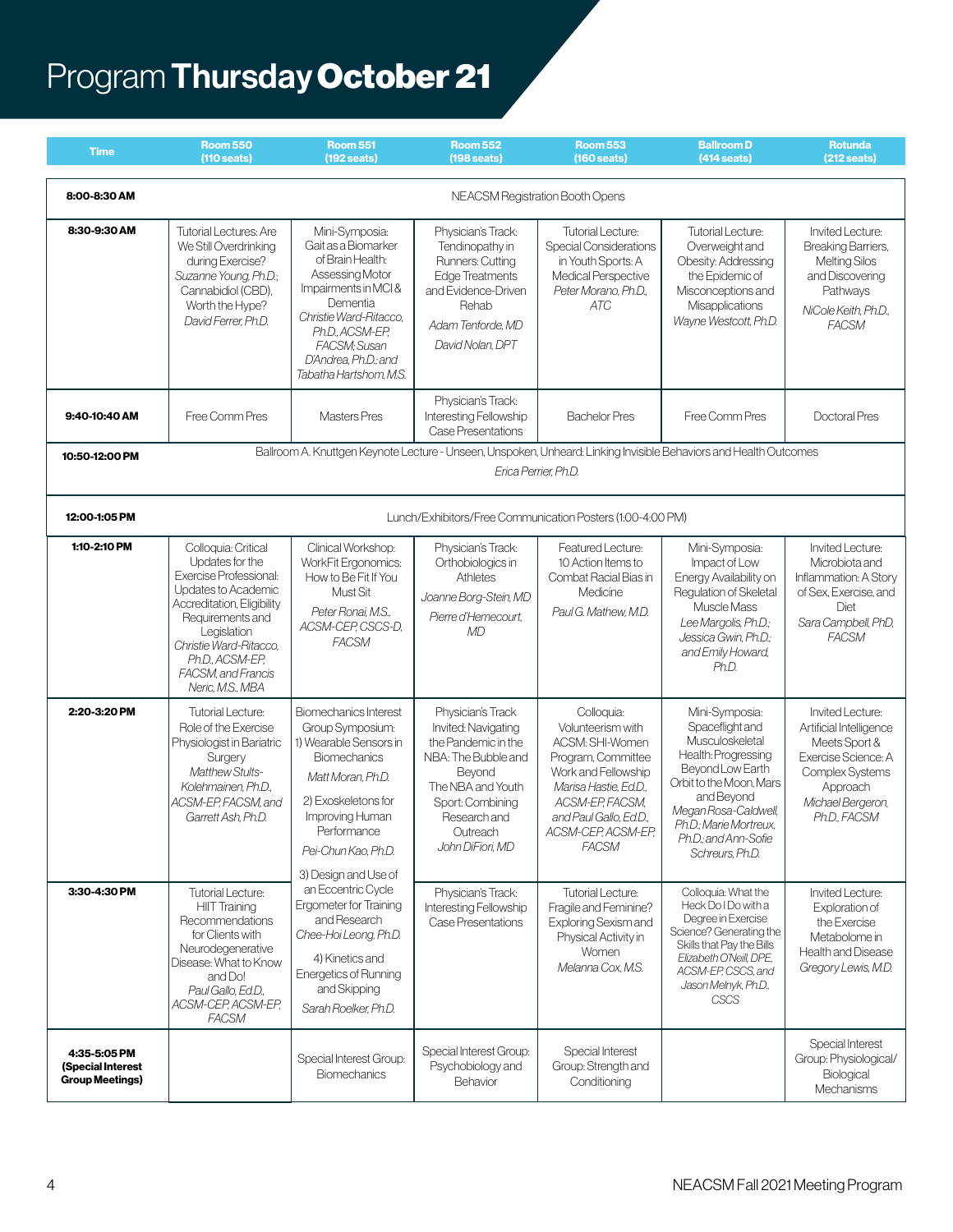## Program Friday October 22

| <b>Time</b>    | <b>Room 550</b><br>$(110 \text{ seats})$                                                                                                                                                                                                                                      | <b>Room 551</b><br>$(192$ seats)                                                                                                                                                                                          | <b>Room 552</b><br>$(198$ seats)                                                                                                                                              | <b>Room 553</b><br>$(160 \text{ seats})$                                                                                                                                                                   | <b>Ballroom D</b><br>$(414$ seats)                                                                                                         | <b>Rotunda</b><br>$(212$ seats)                                                                                                                            |  |
|----------------|-------------------------------------------------------------------------------------------------------------------------------------------------------------------------------------------------------------------------------------------------------------------------------|---------------------------------------------------------------------------------------------------------------------------------------------------------------------------------------------------------------------------|-------------------------------------------------------------------------------------------------------------------------------------------------------------------------------|------------------------------------------------------------------------------------------------------------------------------------------------------------------------------------------------------------|--------------------------------------------------------------------------------------------------------------------------------------------|------------------------------------------------------------------------------------------------------------------------------------------------------------|--|
| 8:00-8:30 AM   | NEACSM Registration Booth Opens                                                                                                                                                                                                                                               |                                                                                                                                                                                                                           |                                                                                                                                                                               |                                                                                                                                                                                                            |                                                                                                                                            |                                                                                                                                                            |  |
| 8:30-9:30 AM   | Mini-Symposium:<br>Physical Activity, Social<br>Support and Anxiety<br>in Undergraduate<br><b>Students Shifting</b><br>from On-Campus to<br>Remote-Learning<br>during the COVID-19<br>Pandemic<br>Jessica Peacock, Ph.D.;<br>Leah Polosky, Ph.D.;<br>and April Bowling, Sc.D. | Clinical Workshop:<br>Resistance Training<br>for the Cardiac<br>Rehabilitation Patient:<br>Practical Tips for<br>the Clinical Exercise<br>Physiologist<br>Peter Ronai, M.S.,<br>ACSM-CEP, CSCS-D,<br><b>FACSM</b>         | Physician's Track:<br>Advancing Women's<br>Sports Medicine Part<br>1: Sex Differences<br>and Core of Injury<br>Prevention - Kelly<br>C. McInnis, DO and<br>Ashley Wiater, DPT | <b>Tutorial Lecture:</b><br>The Impact of<br>Exercise on Vascular<br>Responsiveness<br>to Angiotensin II<br>Infusion as a Novel<br>Method to Measure<br>Cardiovascular<br>Function<br>Stephen Maris, Ph.D. | Featured Lecture: Is a<br>Career in the Fitness<br>Industry Right for You?<br>Francis Neric, M.S.,<br>MBA.                                 | Invited Lecture:<br>Move People with<br>Stories: Exploring the<br>Health Potential of<br>Narratives<br>Amy Lu, Ph.D.                                       |  |
| 9:40-10:40 AM  | <b>Tutorial Lecture: Stress</b><br>Echocardiography:<br>Visualizing the Heart's<br>Response to Exercise<br>Steven Walling, B.S.,<br>RCS, RDCS                                                                                                                                 | <b>Tutorial Lecture: Using</b><br>Accelerometry for<br>Home-monitoring of<br>Daily Activity and Sleep<br>Patterns in Chronic<br><b>Disease Populations</b><br>Alessandra Adami,<br>Ph.D., and Jungeun Lee,<br>Ph.D., R.N. | Physician's Track:<br><b>Interesting Fellowship</b><br>Case Presentations                                                                                                     | <b>Tutorial Lecture:</b><br>Autophagy and<br>Cardiovascular Health<br>Leena Bharath, Ph.D.                                                                                                                 | <b>Oral Posters</b>                                                                                                                        | Past-President's<br>Lecture: Robots as<br>Caregivers: Machine<br>Learning Meets<br>Therapeutic Service<br>Delivery<br>Dain LaRoche, Ph.D.,<br><b>FACSM</b> |  |
| 10:50-12:00 PM | Ballroom A. Clarkson Keynote Lecture - Defining Exercise Effects via Systems Biology<br>Monica Hubal, Ph.D., FACSM                                                                                                                                                            |                                                                                                                                                                                                                           |                                                                                                                                                                               |                                                                                                                                                                                                            |                                                                                                                                            |                                                                                                                                                            |  |
| 12:00-1:05 PM  | Lunch/Exhibitors/Free Communication Posters (1:00-4:00 PM)                                                                                                                                                                                                                    |                                                                                                                                                                                                                           |                                                                                                                                                                               |                                                                                                                                                                                                            |                                                                                                                                            |                                                                                                                                                            |  |
| 1:20-2:20 PM   | <b>Tutorial Lecture:</b><br>Standing up to<br>COVID-19: Using a<br>Telehealth Group<br>Support Intervention<br>to Promote Physical<br>Activity and Reduce<br>Sedentary Behavior<br>during the Pandemic<br>Allison Seifert, Ph.D.,<br>CSCS, and Jacquelyn<br>Rickson Ph.D.     | Featured Lecture:<br>Aches, Age and<br>Influenza: A Pathway<br>to Muscle Loss and<br>Disability<br>Jenna Bartley, Ph.D.,<br>and Andreia Cadar, B.S.                                                                       | Physician's Track:<br>Advancing Women's<br>Sports Medicine<br>Part 2: Managing<br>Elite Dancers and<br>Ice Skaters - Bridget<br>Quinn, MD and Ellen<br>Geminiani, MD          | <b>Tutorial Lecture:</b><br>Racial Differences<br>in Hemodynamic<br>Responses Following<br>Acute Bouts of<br>Anaerobic Exercise<br>Huimin Yan, Ph.D.                                                       | <b>Tutorial Lecture:</b><br>Monitoring Training<br>Load for Athlete<br>Performance and<br>Health<br>Jennifer Fields, Ph.D.,<br>CSCS. CISSN | <b>Tutorial Lecture:</b><br>Pregnant Athletes:<br>Boundaries of Safe<br>Exercise during<br>Pregnancy<br>Ryanne Carmichael,<br>Ph.D., CSCS                  |  |
| 2:20-3:30 PM   | Clinical Workshop:<br>Exercise is Medicine®<br>Ambassador Program<br>Colleen Muñoz, Ph.D.                                                                                                                                                                                     | Oral Posters                                                                                                                                                                                                              | Physician's Track:<br>Interesting Fellowship<br>Case Presentations                                                                                                            | <b>Tutorial Lecture:</b><br><b>Sports Nutrition:</b><br>Current Fads and<br><b>Trends</b><br>Nancy Clark, M.S., R.D.,<br>CSSD, FACSM                                                                       | Diversity Committee -<br>Community<br>Conversation                                                                                         |                                                                                                                                                            |  |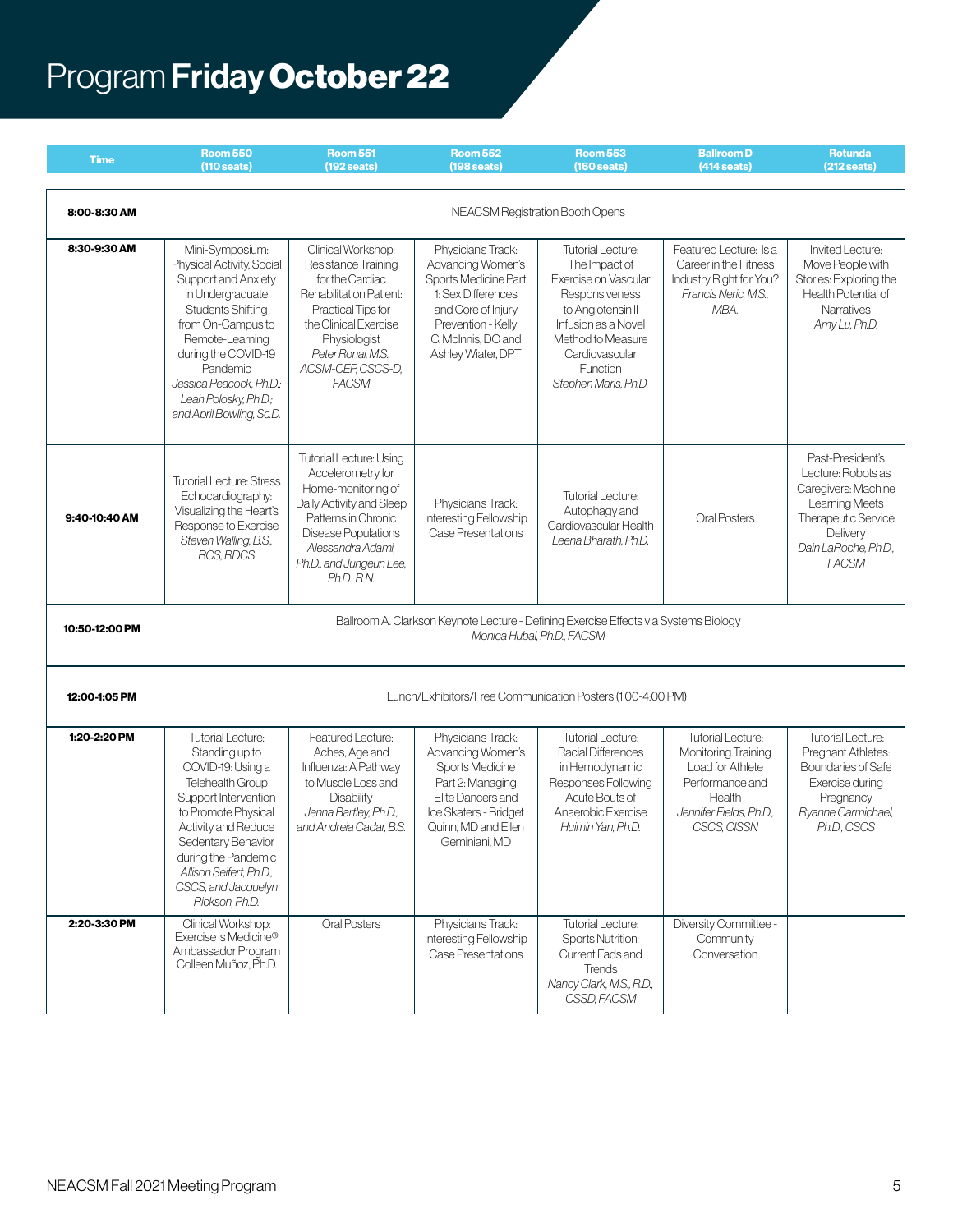Conference Partners



## Meeting Sponsors

**LOGAN UNIVERSITY** 

School of Science **Doctor of Physical Therapy Program** 

## Exhibitors/Friends









**SPRINGFIELD** 

COLLEGE



**UNIVERSITY** 



**TRAINING PROGRAM** norwich.edu





MS IN APPLIED EXERCISE PHYSIOLOGY **& HUMAN PERFORMANCE** 









Center for Rural Cancer Survivorship